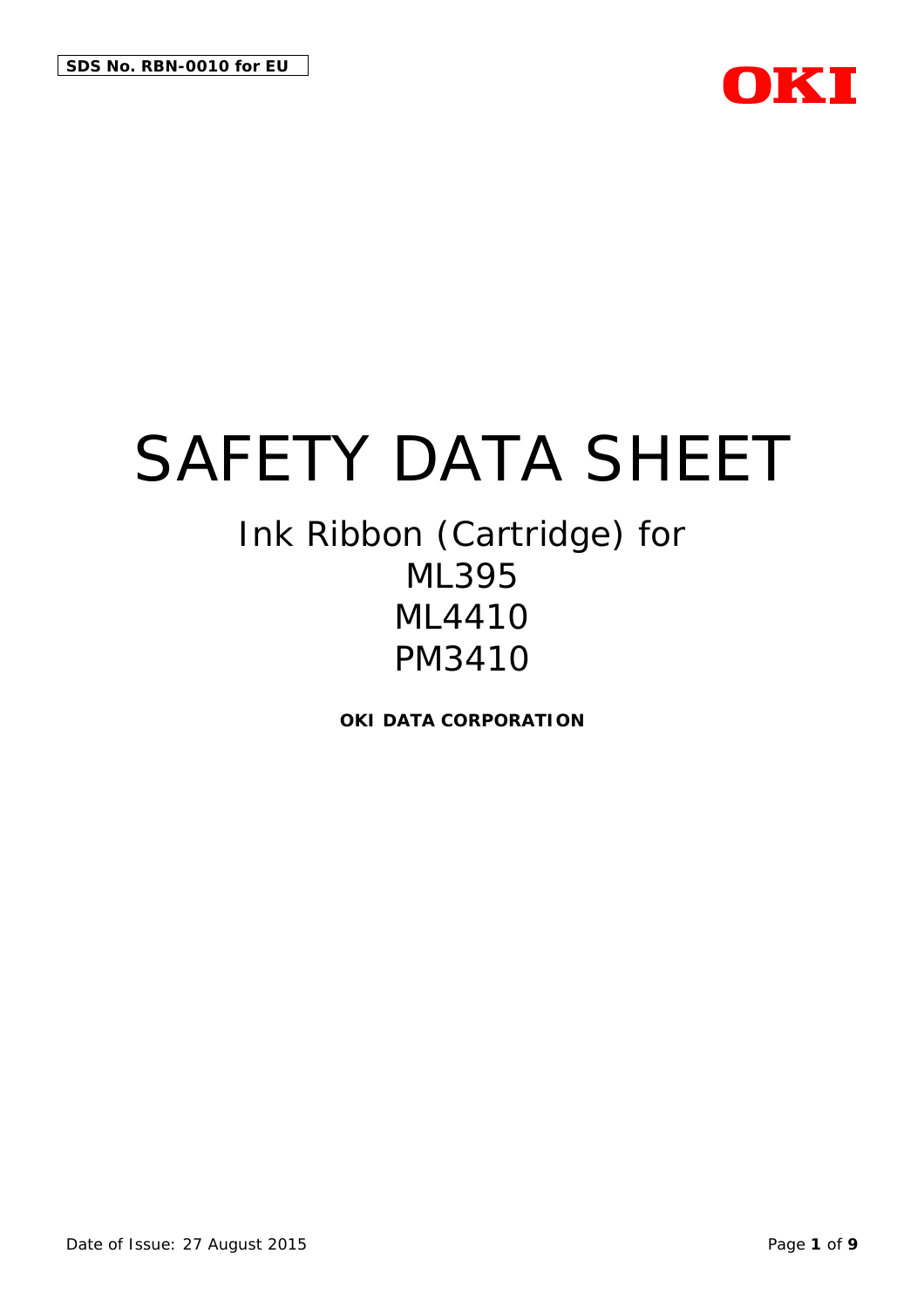

## **SECTION 1: Identification of the substance/mixture and of the company/undertaking**

| 1.1 Product identifier                               |                                                                                                  |
|------------------------------------------------------|--------------------------------------------------------------------------------------------------|
| Product name:                                        | Ink ribbon (cartridge) for                                                                       |
|                                                      | ML395 Series<br>ML4410 Series                                                                    |
|                                                      | PM3410 Series                                                                                    |
|                                                      | (Ink name: $\#4064$ )                                                                            |
| Product description:                                 | Fabric Ribbon                                                                                    |
|                                                      | 1.2 Relevant identified uses of the substance or mixture and uses advised against<br>Industrial  |
| Material uses:                                       |                                                                                                  |
| Uses advised against:                                | No information available                                                                         |
| 1.3 Details of the supplier of the safety data sheet |                                                                                                  |
| Manufacturer:                                        | <b>OKI Data Corporation</b>                                                                      |
|                                                      | 3-1 Futaba-cho, Takasaki-shi, Gunma. 370-8585 Japan<br>Tel: +81 27-328-6366 Fax: +81-27-328-6398 |
| Supplier:                                            | <b>OKI Europe Limited</b>                                                                        |
|                                                      | Blays House, Wick Road, Egham, Surrey, TW20 OHJ, UK                                              |
|                                                      | Tel: +44 (0) 208 219 2190 Fax: +44 (0) 208 219 2199<br>e-mail: SDSQuestions@okieurope.com        |
| 1.4 Emergency telephone number                       |                                                                                                  |
| OKI Europe Limited:                                  | +44 (0) 208 219 2190                                                                             |
|                                                      | (Supported 09:00 to 17:00 UK Time, Monday to Friday<br>except Bank Holidays)                     |

#### **SECTION 2: Hazards identification**

**2.1 Classification of the substance or mixture** Product definition: Mixture

**Classification according to Regulation (EC) No. 1272/2008 [CLP/GHS]**

**Eye irrit.2: H319 Skin Sens.1: H317 STOT RE2: H373 Aquatic Chronic3: H412 Full text of H-phrases: see section 16 Adverse physicochemical, human health and environmental effects No additional information available**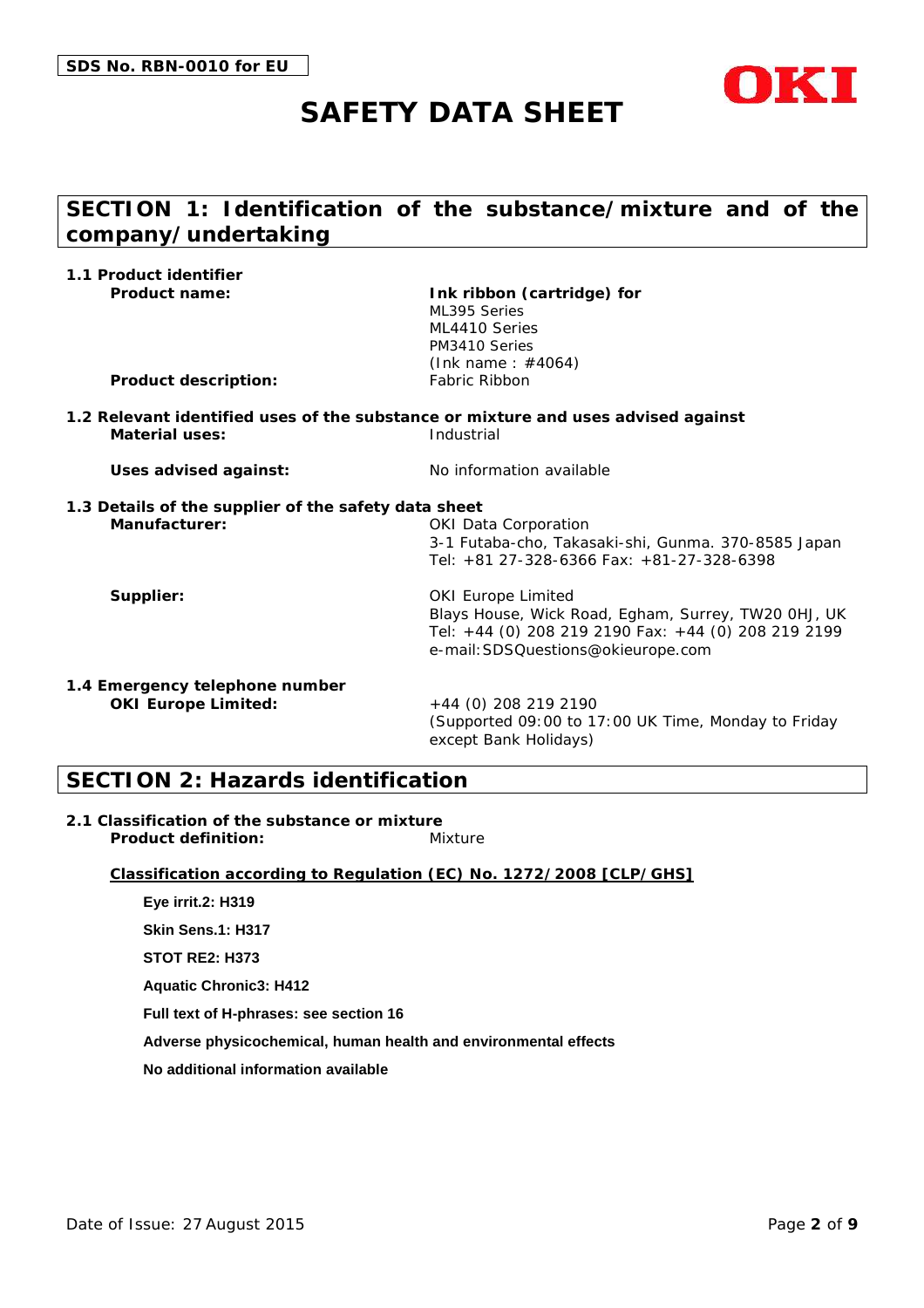



#### **2.2 Label elements**

**Labelling according to Regulation (EC) No. 1272/2008 [CLP] [INK]**

**Hazard pictograms :**



| Signal word (CLP):<br>Hazardous ingredients:<br>Hazard statements (CLP): | Warning.<br>3-iodo-2-propynyl butylcarbamate(EC No259-627-5)<br>2,6-di-tert-butyl-p-cresol(EC No204-881-4)<br>H319-Causes serious eye irritation.<br>H317-May cause an allergic skin reaction<br>H373-May cause damage to organs (larynx) though<br>prolonged or repeated exposure.<br>H412-Harmful to aquatic life with long lasting effects |
|--------------------------------------------------------------------------|-----------------------------------------------------------------------------------------------------------------------------------------------------------------------------------------------------------------------------------------------------------------------------------------------------------------------------------------------|
| Precautionary statements (CLP):                                          | P260-Do not breathe dust/fume/gas/mist/vapours/spray.                                                                                                                                                                                                                                                                                         |
|                                                                          | P261-Avoid breathing dust/fume/gas/mist/vapours/spray.                                                                                                                                                                                                                                                                                        |
|                                                                          | P264-Wash hands thoroughly after handling.                                                                                                                                                                                                                                                                                                    |
|                                                                          | P272-Contaminated work clothing should not be allowed                                                                                                                                                                                                                                                                                         |
|                                                                          | out of the workplace.                                                                                                                                                                                                                                                                                                                         |
|                                                                          | P273-Avoid release to the environment                                                                                                                                                                                                                                                                                                         |
|                                                                          | P280-Wear protective gloves/protective clothing/eye                                                                                                                                                                                                                                                                                           |
|                                                                          | protection/face protection.                                                                                                                                                                                                                                                                                                                   |
|                                                                          | IF ON SKIN: Wash with plenty of soap and water.                                                                                                                                                                                                                                                                                               |
|                                                                          | If skin irritation or rash occurs: Get medical advice/attention.                                                                                                                                                                                                                                                                              |
|                                                                          | Wash contaminated clothing before reuse.                                                                                                                                                                                                                                                                                                      |
|                                                                          | IF IN EYES: Rinse cautiously with water for several minutes                                                                                                                                                                                                                                                                                   |
|                                                                          | Remove contact lenses, if present and easy to do. Continue                                                                                                                                                                                                                                                                                    |
|                                                                          | rinsing.                                                                                                                                                                                                                                                                                                                                      |
|                                                                          | If eye irritation persists: Get medical advice/attention                                                                                                                                                                                                                                                                                      |
|                                                                          | P314-Get medical advice/attention if you feel unwell.                                                                                                                                                                                                                                                                                         |
|                                                                          | P501-Dispose of contents/container in accordance with                                                                                                                                                                                                                                                                                         |
|                                                                          | local/regional/national/international regulations.                                                                                                                                                                                                                                                                                            |
| Supplemental label elements:                                             | Safety Data Sheet available for professional user on<br>request.                                                                                                                                                                                                                                                                              |
| 2.3 Other hazards                                                        |                                                                                                                                                                                                                                                                                                                                               |

No additional information available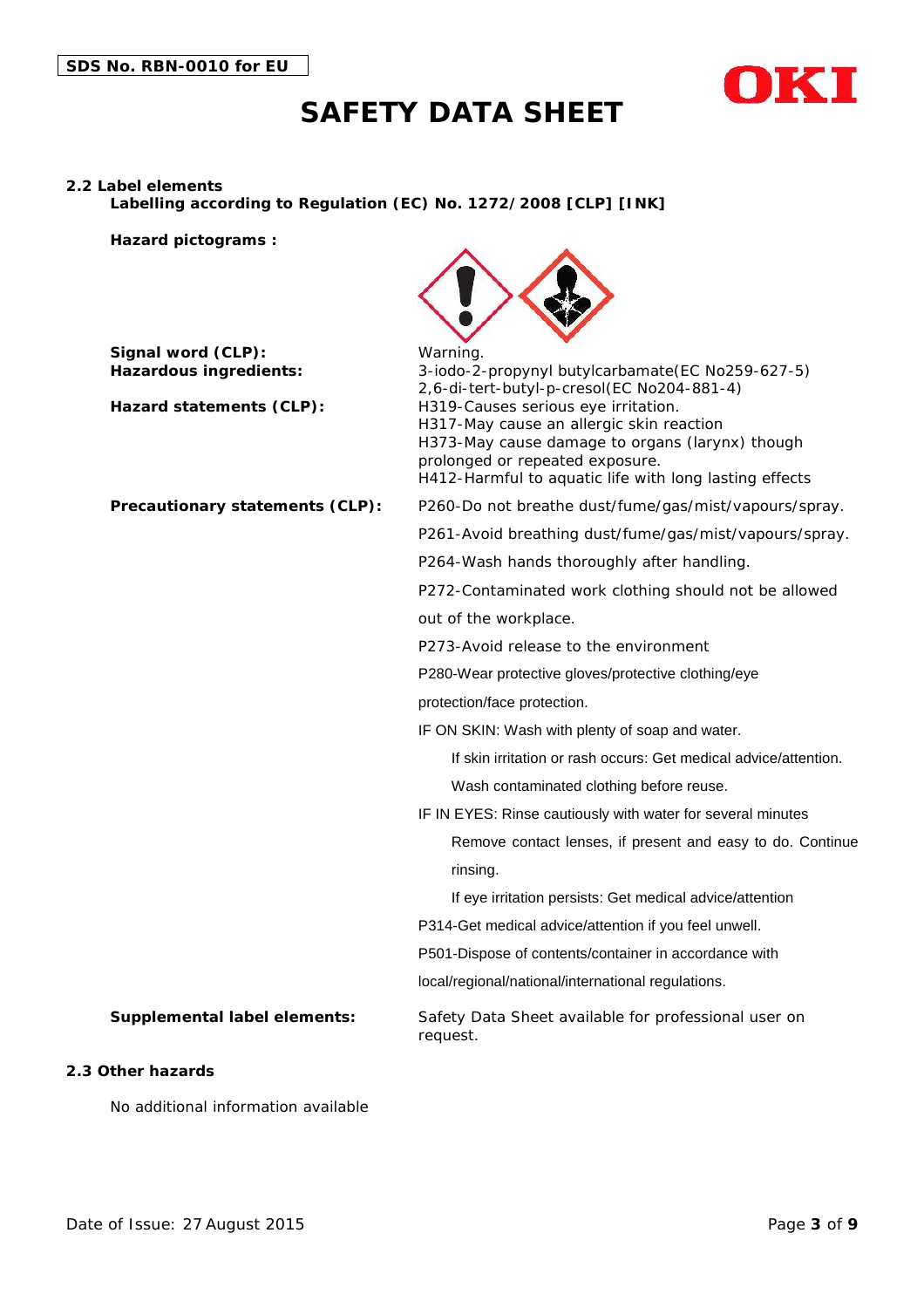

## **SECTION 3: Composition/information on ingredients**

**Substance/mixture:** Ink

| Product/ingredient name          | CAS No.        | %       | Classification according to<br>Regulation (EC) No.<br>1272/2008 [CLP]                                                        |
|----------------------------------|----------------|---------|------------------------------------------------------------------------------------------------------------------------------|
| Carbon black                     | 1333-86-4      | $<$ 1   | Not classified                                                                                                               |
| 3-iodo-2-propynyl butylcarbamate | 55406-53-6     | $1 - 2$ | Acute tox. Cat. 4(Oral)<br>Acute tox. Cat. 3(inhalation)<br>Eye damage Cat. 1<br>Skin sens. Cat. 1<br>STOT rep. exp. Cat.1   |
| 2,6-di-tert-butyl-p-cresol       | $128 - 37 - 0$ | < 0.5   | Eye Irritation 2<br>Respiratory 2<br>STOT SF 1<br><b>STOT RE 2: H373</b><br>Aquatic Acute 1: H400<br>Aquatic Chronic 1: H410 |
| Other colouring material         |                |         | Not classified.                                                                                                              |
| Oil                              |                |         | Not classified.                                                                                                              |
| Other additive                   |                |         | Not classified.                                                                                                              |

Full text of H-phrases: see section 16

**Other** 

| Product/ingredient name | Cas No. | % | Classification according to<br>Regulation (EC) No.<br>1272/2008 [CLP] |
|-------------------------|---------|---|-----------------------------------------------------------------------|
| Nylon 6-6 fabric        |         |   | Not applicable                                                        |

#### **SECTION 4: First aid measures**

| 4.1 Description of first aid measures            |
|--------------------------------------------------|
| Wash with water and consult a doctor promptly.   |
| Not Applicable.                                  |
| Wash away ink on skin.                           |
| Rinse the mouth with water and consult a doctor. |
|                                                  |

**4.2 Most important symptoms and effects, both acute and delayed**

No data available.

**4.3 Indication of any immediate medical attention and special treatment needed**

No data available.

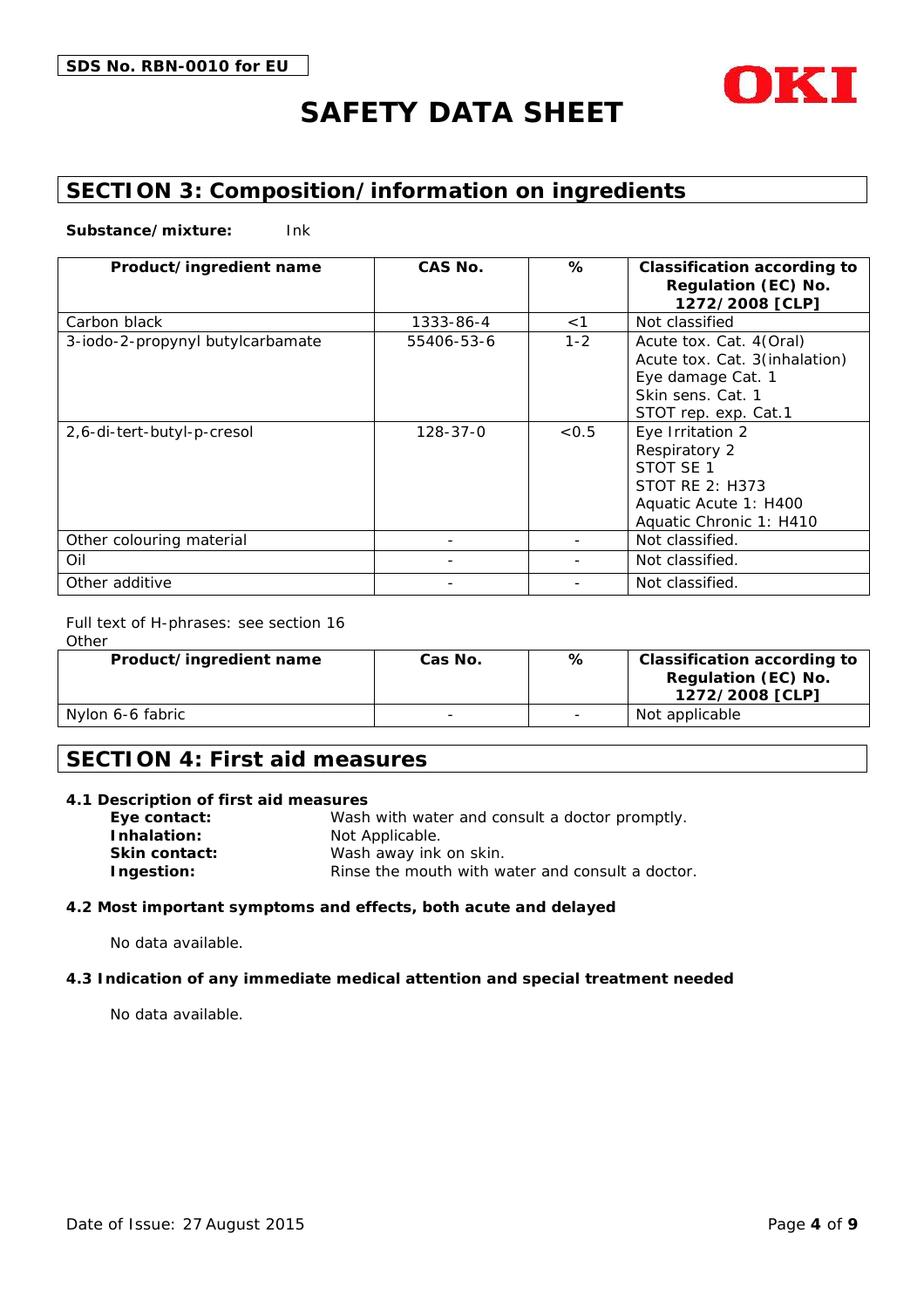

#### **SECTION 5: Firefighting measures**

#### **5.1 Extinguishing media**

**Suitable extinguishing media:** Water/Mist, Foam, Dry powder, CO2 gas, others

**Unsuitable extinguishing media:** Not applicable.

**5.2 Special hazards arising from the substance or mixture**

No data available

**5.3 Advice for firefighters**

No special measures required.

#### **SECTION 6: Accidental release measures**

**6.1 Personal precautions, protective equipment and emergency procedures**

Consult the safety measures listed under headings 7 and 8.

**6.2 Environmental precautions**

Do not pour into drains or waterways.

**6.3 Methods and materials for containment and cleaning up** For containment: Not applicable.

**Methods for clearing up:** If inadvertently released, rewind the ribbon.

**6.4 Reference to other sections** See Section 8 for further information on protective clothing and equipment. See Section 13 for additional waste treatment information.

#### **SECTION 7: Handling and storage**

**7.1 Precautions for safe handling**

**Precautions for safe handling:** No special. For personal safety see Section 8.

Hygiene measures: No data available.

- **7.2 Conditions for safe storage, including any incompatibilities** Storage conditions:
- **7.3 Specific end use(s)**

Thermal transfer ribbon.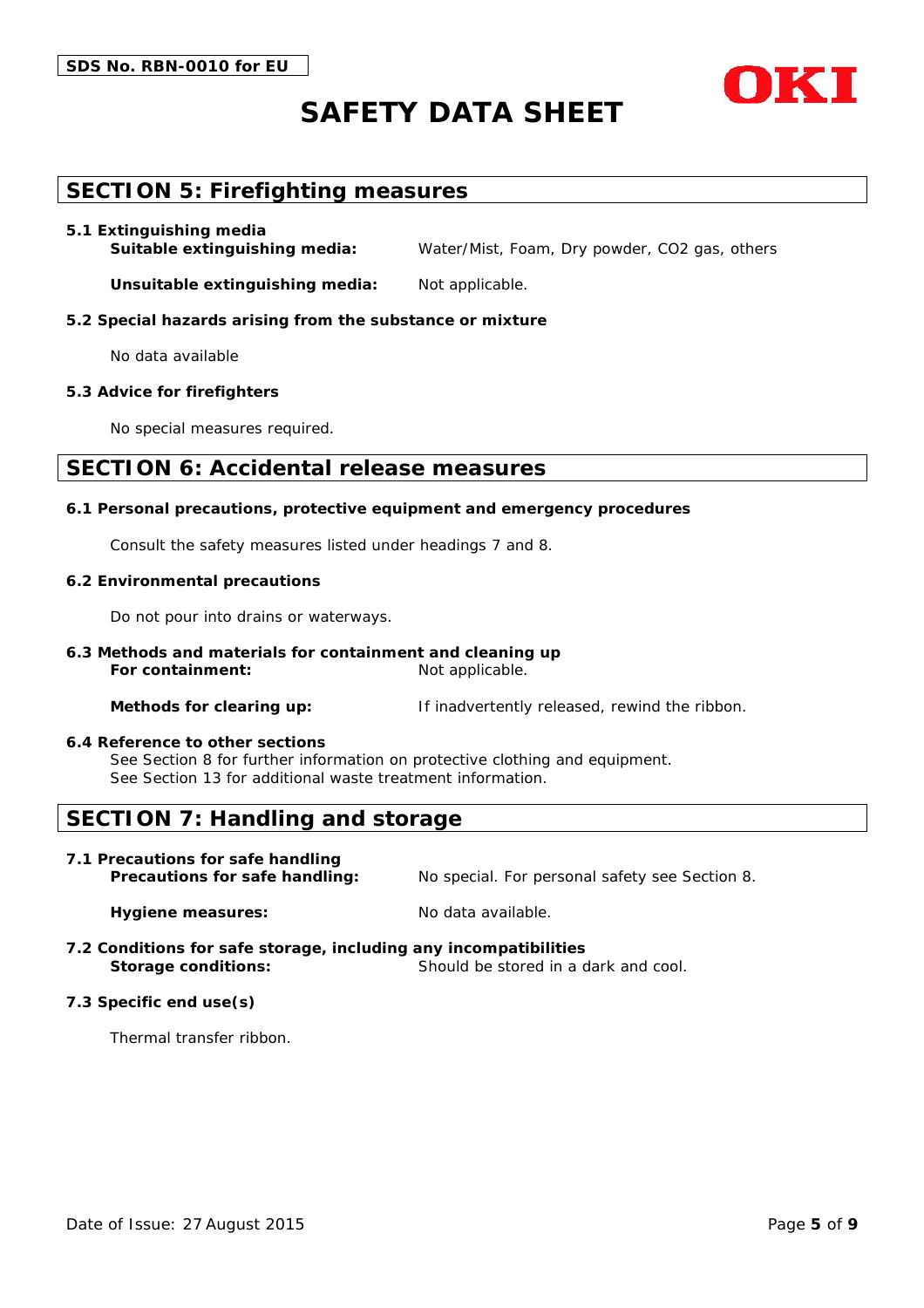

#### **SECTION 8: Exposure controls/personal protection**

#### **8.1 Control parameters**

| l Carbon black (CAS No. 133-86-4) |                   |                      |
|-----------------------------------|-------------------|----------------------|
| United Kingdom                    | WEL TWA $(mq/m3)$ | $3.5$ ma/m $3.5$     |
| USA - OSHA                        | WEL TWA $(mg/m3)$ | 3.5mg/m <sup>3</sup> |

| 2,6-di-tert-butyl-p-cresol (CAS No. 128-37-0) |                   |               |
|-----------------------------------------------|-------------------|---------------|
| United Kingdom                                | WEL TWA $(mq/m3)$ | $10$ mg/m $3$ |
| l USA - NIOSH                                 | WEL TWA $(mq/m3)$ | $10$ mg/m $3$ |

#### **8.2 Exposure controls**

**Appropriate engineering controls:** Not Applicable.

**Personal protective equipment: Hand protection**: Wear protective gloves when required. **Other information:** No data available.

**Eye protection**: Not applicable in normal conditions of use. **Skin** and body protection: Not applicable in normal conditions of use. **Respiratory protection:** Not applicable in normal conditions of use. **Environmental exposure controls:** Not applicable in normal conditions of use.

#### **SECTION 9: Physical and chemical properties**

**9.1 Information on basic physical and chemical properties**

| Physical state:                             | Nylon 6-6 fabric impregnated with liquid black<br>ink. |
|---------------------------------------------|--------------------------------------------------------|
| Colour:                                     | Black (Ink)                                            |
| Odour:                                      | No data available.                                     |
| Odour threshold:                            | No data available.                                     |
| pH:                                         | No data available.                                     |
| Relative evaporation rate (butylacetate=1): | No data available.                                     |
| Melting point:                              | No data available.                                     |
| Boiling point:                              | No data available.                                     |
| Flash point:                                | $>150^{\circ}$ C                                       |
| Self ignition temperature:                  | No data available.                                     |
| Decomposition temperature:                  | No data available.                                     |
| Flammability (solid, gas):                  | This product is not classed as flammable.              |
| Vapour pressure:                            | No data available.                                     |
| Relative vapour density at 20°c:            | No data available.                                     |
| Relative density:                           | No data available.                                     |
| Solubility:                                 | Water: Insoluble.                                      |
| Log Pow:                                    | Not available.                                         |
| Viscosity (Kinematic):                      | No data available.                                     |
| Viscosity (Dynamic):                        | No data available.                                     |
| Explosive properties:                       | No data available.                                     |
| Oxidising properties:                       | No data available.                                     |
| Explosive limits:                           | No data available.                                     |
|                                             |                                                        |

**9.2 Other information**

No additional information available.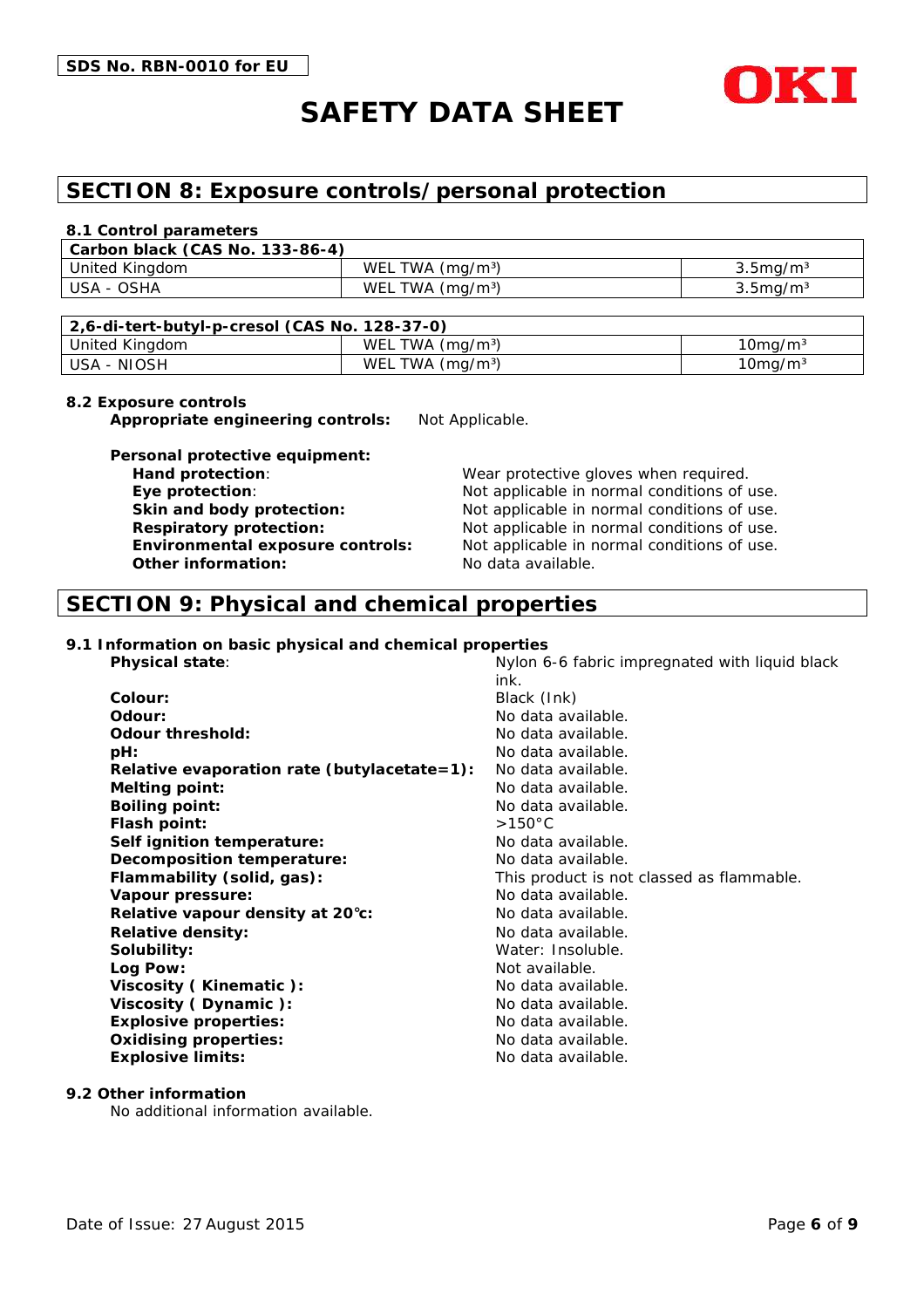



## **SECTION 10: Stability and reactivity**

| 10.1 Reactivity:                         | No dangerous reaction known under conditions of<br>normal use.                         |
|------------------------------------------|----------------------------------------------------------------------------------------|
| 10.2 Chemical stability:                 | Stable under normal storage conditions.                                                |
| 10.3 Possibility of hazardous reactions: | No dangerous reaction known under conditions of<br>normal use.                         |
| 10.4 Conditions to avoid:                | High temperature / High Humidity / Direct Sunlight                                     |
| 10.5 Incompatible materials:             | None.                                                                                  |
| 10.6 Hazardous decomposition products:   | No dangerous decomposition products occur ubder<br>normal storage and use conditionds. |

## **SECTION 11: Toxicological information**

| 11.1 Information on toxicological effects           |                                          |
|-----------------------------------------------------|------------------------------------------|
| Acute toxicity:                                     | No information is available.             |
| Skin corrosion/irritation:                          | No information is available.             |
| Serious eye damage/irritation:                      | Causes serious eye irritation.           |
| Respiratory or skin sensitisation:                  | May cause an allergic skin reaction.     |
| Germ cell mutagenicity:                             | No information is available.             |
| Carcinogenicity:                                    | Carbon black: IARC Group 2B, Possibility |
|                                                     | carcinogenic to humans.                  |
| Reproductive toxicity:                              | No information is available.             |
| Specific target organ toxicity (single exposure):   | No information is available.             |
| Specific target organ toxicity (repeated exposure): | May cause damage to organs (Larynx)      |
|                                                     | though prolonged or repeated exposure.   |
| Aspiration hazard:                                  | No information is available.             |

#### **SECTION 12: Ecological information**

| 12.1 Toxicity<br>Ecology - general: | Наі |
|-------------------------------------|-----|
| 12.2 Persistence and degradability: | No. |
| 12.3 Bioaccumulative potential:     | No. |

- 
- **12.5 Results of PBT and vPvB assessment:** No additional information available.
- 

**Examble 1 Examble 2 Examble 2 Example 2 Example 2 Example 2 Example 2 Example 2 Example 2 Example 2 Example 2 Example 2 Example 2 Example 2 Example 2 Example 2 Example 2 Example 2 Examp** 

**12.2 Persistence and degradability:** No additional information available.

**12.3 Bioaccumulative potential:** No additional information available.

**12.4 Mobility in soil:** No additional information available.

- 
- **12.6 Other adverse effects:** No additional information available.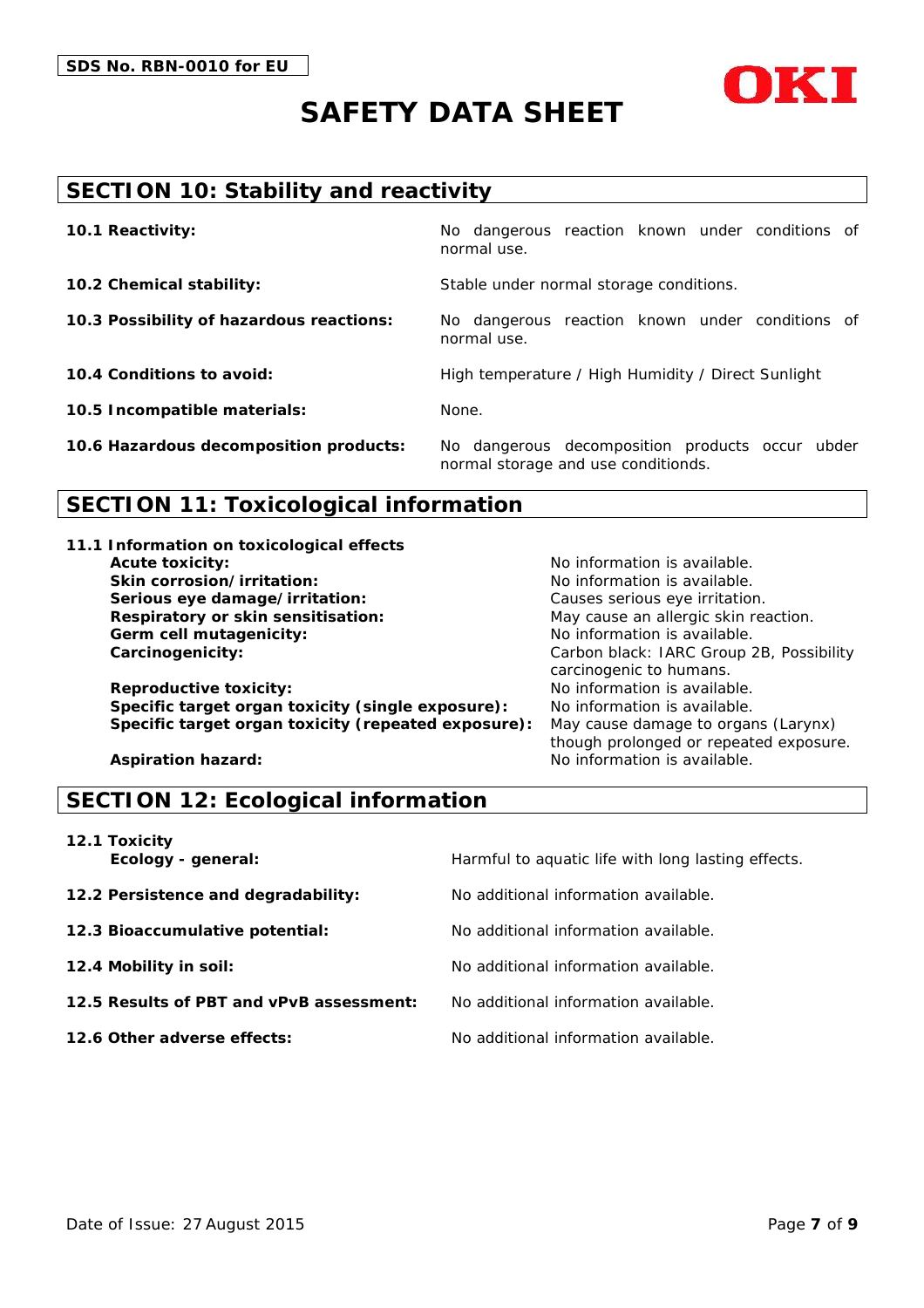

#### **SECTION 13: Disposal considerations**

**13.1 Waste treatment methods**

**Waste disposal recommendations:** This material must be disposed of in accordance with all local, state, provincial and federal regulations. The generation of waste should be avoided or minimized wherever possible.

**Additional information:** No additional information available.

#### **SECTION 14: Transport information**

| 14.1 UN number<br>$UN-NO.$ :                                                                            | Not applicable.                                      |
|---------------------------------------------------------------------------------------------------------|------------------------------------------------------|
| 14.2 UN proper shipping name<br>Proper Shipping Name:                                                   | Not applicable.                                      |
| 14.3 Transport hazard class(es)<br>Class:<br>Hazard Labels:                                             | Not applicable.<br>Not applicable.                   |
| 14.4 Packing group<br>Packing group:                                                                    | Not applicable.                                      |
| 14.5 Environmental hazards<br>Dangerous for the environment:<br>Marine pollutant:<br>Other information: | No.<br>No.<br>No supplementary information available |
| 14.6 Special precautions for user                                                                       |                                                      |

**14.7 Transport in bulk according to Annex II of MARPOL 73/78 and the IBC Code** Not applicable.

#### **SECTION 15: Regulatory information**

Special transport precautions: Not applicable.

**15.1 Safety, health and environmental regulations/legislation specific for the substance or mixture**

**EU Regulation** No REACH Annex XVII restrictions Contains no REACH candidate substance **National regulations** No additional information available

**15.2 Chemical Safety Assessment:** No chemical safety assessments has been carried out